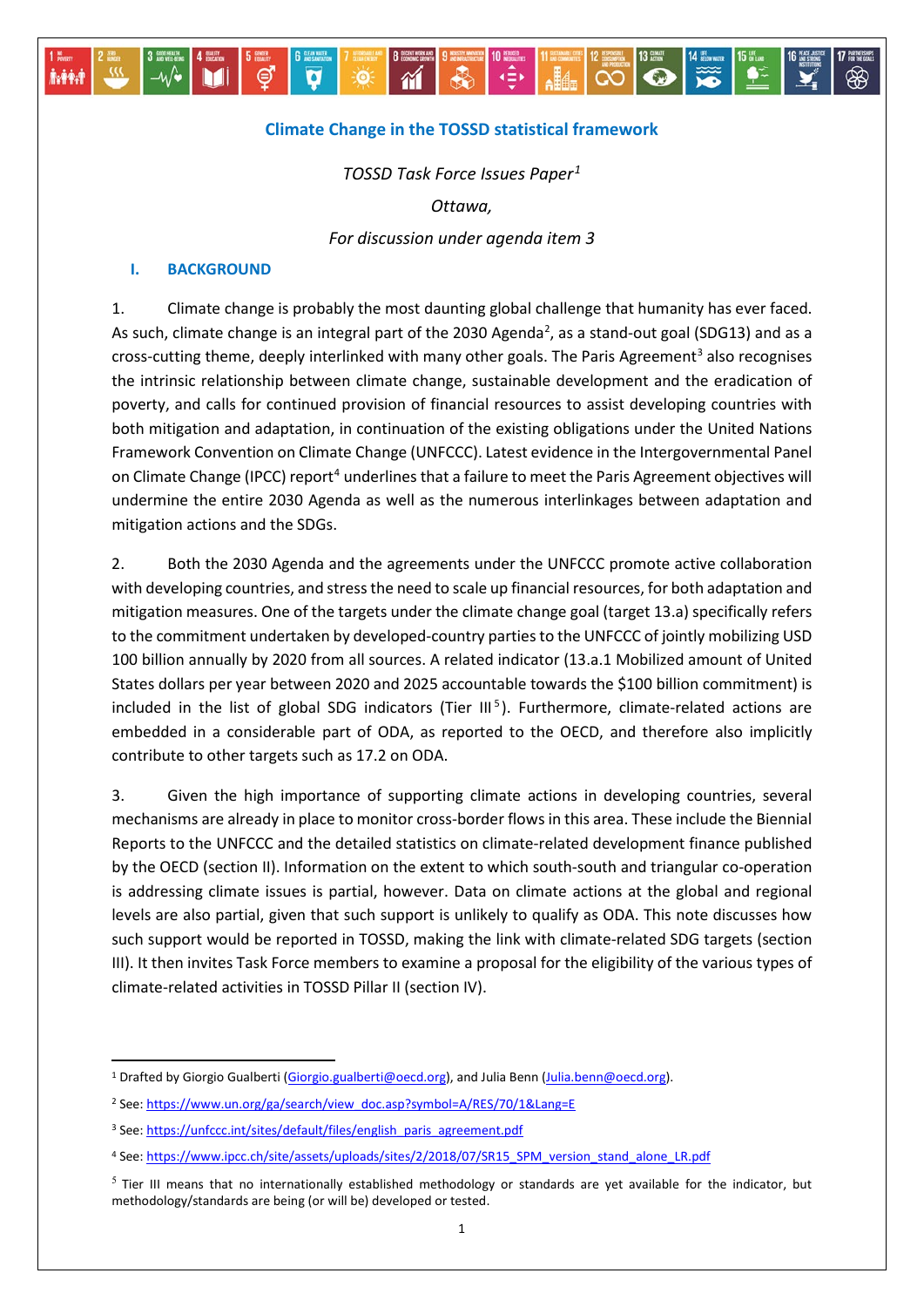### **II. Existing systems for tracking climate actions**

4. Climate finance statistics include data collected by various institutions, on different transactions, with various degrees of completeness and, often, with different working definitions. The main international organisations that produce information on climate finance are the UNFCCC, the OECD and the MDBs.

## **Data reported to the UNFCCC**

5. The UNFCCC collects Biennial Reports from its member countries which, in addition to emissions measurements and domestic climate finance, include data on the provision of financial, technological and capacity building support by developed countries (Annex II countries) to developing countries (non-Annex II countries) [6](#page-1-0) . The UNFCCC also collects information from the multilateral climate funds, including the Green Climate Fund. It publishes a Biennial Assessment (BA) of climate finance flows every two years. The BA uses both data submitted directly to the UNFCCC and data from other sources, which are of various level of completeness (see Figure 1). The most complete data relate to the cross-border climate-related flows to developing countries (green areas in the figure). As regards other climate finance (blue areas in the figure), and in particular domestic public investments, the UNFCCC recognises that comprehensive data are not readily available. The data are not collected regularly or with a consistent methodology over time within or across countries<sup>[7](#page-1-1)</sup>.



## **Figure 1 - Overview of climate finance flows**

*Note: Amounts are in billions of USD, average 2016-17. Source: UNFCCC, 2018 BA*

<span id="page-1-0"></span> <sup>6</sup> See[: https://www4.unfccc.int/sites/br-di/Pages/Home.aspx](https://www4.unfccc.int/sites/br-di/Pages/Home.aspx)

<span id="page-1-1"></span><sup>7</sup> See UNFCCC 2018 BA, paragraph 33.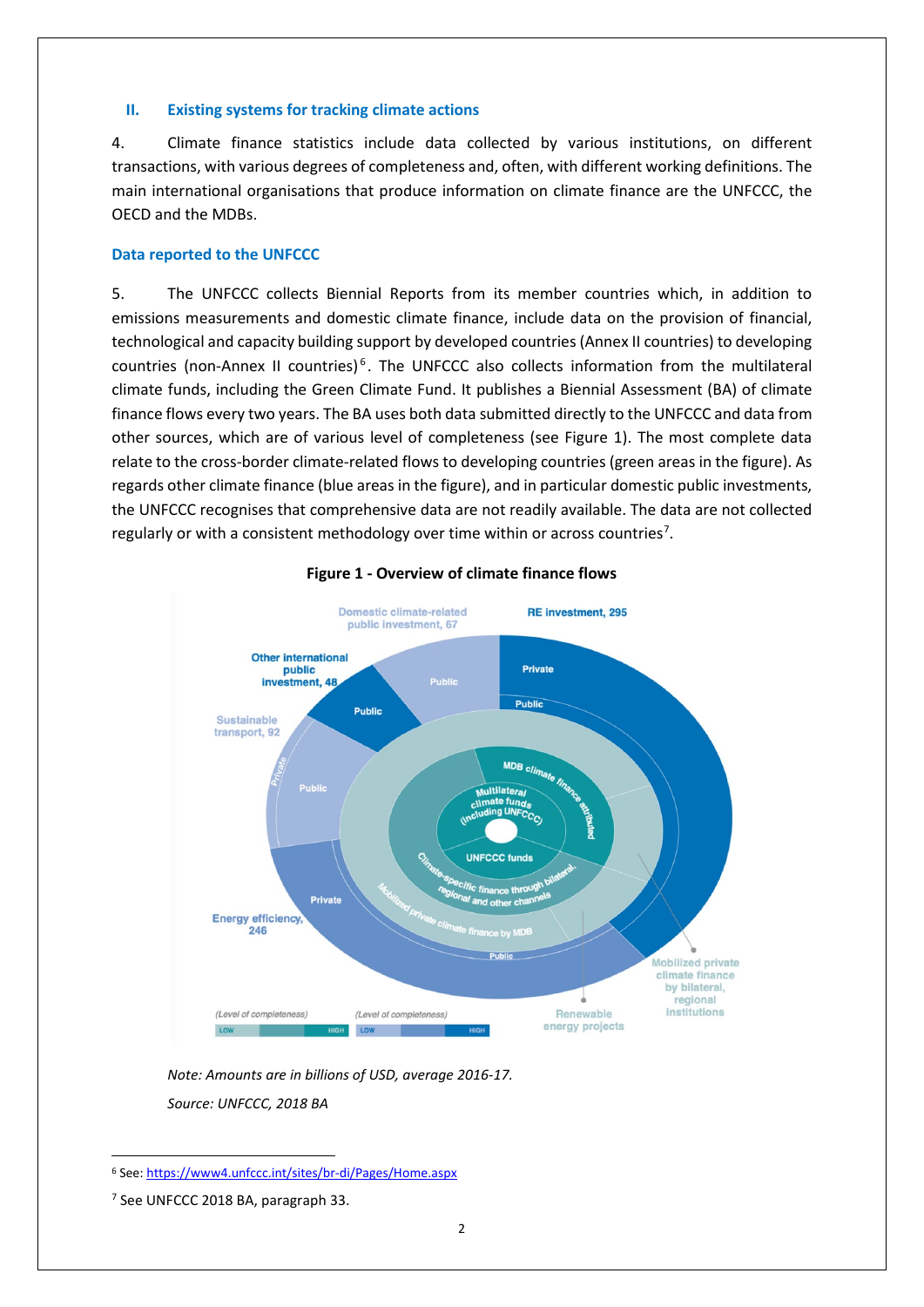6. The UNFCCC also recognises the challenges of reporting due to the lack of an internationally agreed definition of climate finance. In 2014, the UNFCCC Biennial Report adopted the following operational definition: *"Climate finance aims at reducing emissions, and enhancing sinks of GHG and aims at reducing vulnerability, and maintaining and increasing the resilience of human and ecological systems to negative climate change impacts*". This definition hasso far remained valid for the reports, however UNFCCC also notes that Article 2.1(c) of the Paris Agreement refers to finance flows that are "consistent with", rather than "aimed at", a pathway towards low-GHG and climate-resilient development<sup>[8](#page-2-0)</sup>.

## **Data reported to the OECD**

7. The OECD collects information on climate-related development finance (see definition in Annex A) provided by DAC members and a number of other bilateral, multilateral and private institutions that report voluntarily to the Creditor Reporting System (CRS). DAC members are obliged to screen and mark whether their ODA has a climate change adaptation or mitigation objective, and indicating for each activity if climate change adaptation or mitigation is the "principal objective" (score 2) or a "significant objective" of the activity (score 1). Activities that do not target climate change are assigned a score 0. DAC members, and other data providers, can also voluntarily report on Other Official Flows (OOF) applying this marker methodology. The methodology allows for an approximate quantification of development finance that targets the climate objectives<sup>[9](#page-2-1)</sup>.

8. The OECD publishes yearly activity-level data on climate-related development finance both in the CRS online database<sup>[10](#page-2-2)</sup> and through a set of dedicated spreadsheets<sup>[11](#page-2-3)</sup> that also include the data reported by the Multilateral Development Banks (MDBs) according to their own methodology.

# **Data reported by the Multilateral Development Banks**

9. The MDBs have adopted a common methodology (see Annex A) to track climate finance that identifies the components of projects(in USD) directly contributing to or promoting adaptation and/or mitigation. MDBs publish an annual joint report on Multilateral Development Banks' Climate Finance[12](#page-2-4) and also transmit their data to the OECD for publication at the activity level.

# **III. Climate Change in the SDGs and reporting on climate support in TOSSD**

## **Climate Change in the SDGs**

10. Climate Change is an integral part of the SDG Agenda that aims to protect the planet from degradation, including through sustainable consumption and production, sustainably managing its natural resources and taking urgent action on climate change, so that it can support the needs of the

<u>.</u>

<span id="page-2-0"></span><sup>8</sup> See section 1.2.1 of the UNFCCC BA 2018 <https://unfccc.int/sites/default/files/resource/2018%20BA%20Technical%20Report%20Final%20Feb%202019.pdf>

<span id="page-2-1"></span><sup>9</sup> See the OECD-DAC Statistical Directives – Addendum II – for the full methodology. [https://one.oecd.org/document/DCD/DAC/STAT\(2018\)9/ADD2/FINAL/en/pdf](https://one.oecd.org/document/DCD/DAC/STAT(2018)9/ADD2/FINAL/en/pdf)

<span id="page-2-2"></span><sup>10</sup> Se[e https://stats.oecd.org](https://stats.oecd.org/)

<span id="page-2-3"></span><sup>11</sup> See [http://www.oecd.org/development/financing-sustainable-development/development-finance-topics/climate](http://www.oecd.org/development/financing-sustainable-development/development-finance-topics/climate-change.htm)[change.htm](http://www.oecd.org/development/financing-sustainable-development/development-finance-topics/climate-change.htm)

<span id="page-2-4"></span><sup>12</sup> See[: http://dx.doi.org/10.18235/0001336](http://dx.doi.org/10.18235/0001336)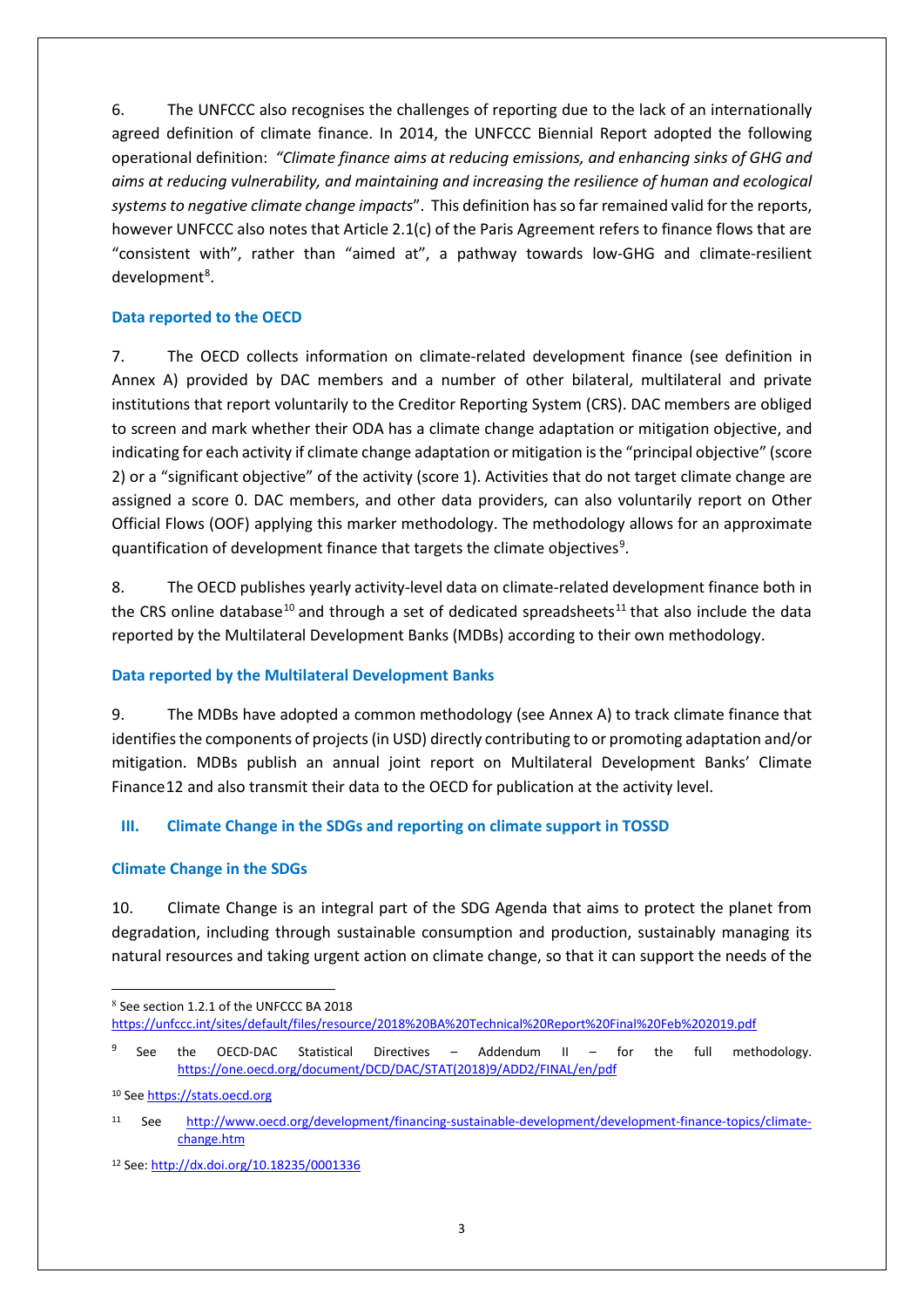present and future generations. The SDG Agenda includes specific climate change targets and indicators, while recognising that the primary international, intergovernmental forum for negotiating the global response to climate change is the UNFCCC.

11. Table 1 lists the main SDG targets with references to climate change. As regards the SDG13 and the definitions of the underlying targets, it should be noted that adaptation is mentioned explicitly in target 13.1; a specific target for mitigation does not exist but mitigation actions could be embedded in target 13.2, which mentions generic "climate change measures". However, some straightforward mitigation-related targets exist also under other goals, in particular under the SDG7, targets 7.2 (renewable energies) and 7.3 (energy efficiency), and under target 12.c (fossil fuel subsidies). Other climate change related wording or actions can be traced under several other goals, including 1.5 (resilience), 2.4 (adaptation of food systems), 8.4 (resource efficiency), 9.4 (sustainable infrastructure and industrial processes) and 11.b (sustainable cities).

| <b>SDG</b>                                                        | <b>Target</b>                                                                                                                                                              |
|-------------------------------------------------------------------|----------------------------------------------------------------------------------------------------------------------------------------------------------------------------|
|                                                                   | 13.1 Strengthen resilience and adaptive capacity to climate-related hazards and natural                                                                                    |
|                                                                   | disasters in all countries                                                                                                                                                 |
|                                                                   | 13.2 Integrate climate change measures into national policies, strategies and planning                                                                                     |
|                                                                   | 13.3 Improve education, awareness-raising and human and institutional capacity on                                                                                          |
|                                                                   | climate change mitigation, adaptation, impact reduction and early warning                                                                                                  |
|                                                                   | 13.a Implement the commitment undertaken by developed-country parties to the                                                                                               |
| 13. Take urgent action to                                         | United Nations Framework Convention on Climate Change to a goal of mobilizing jointly                                                                                      |
| combat climate change and its<br>impacts                          | \$100 billion annually by 2020 from all sources to address the needs of developing                                                                                         |
|                                                                   | countries in the context of meaningful mitigation actions and transparency on                                                                                              |
|                                                                   | implementation and fully operationalize the Green Climate Fund through its                                                                                                 |
|                                                                   | capitalization as soon as possible                                                                                                                                         |
|                                                                   | 13.b Promote mechanisms for raising capacity for effective climate change-related                                                                                          |
|                                                                   | planning and management in least developed countries and small island developing                                                                                           |
|                                                                   | States, including focusing on women, youth and local and marginalized communities                                                                                          |
| Other SDGs with explicit or implicit references to climate change |                                                                                                                                                                            |
| 1. End poverty in all its forms                                   | 1.5 By 2030, build the resilience of the poor and those in vulnerable situations and                                                                                       |
| everywhere                                                        | reduce their exposure and vulnerability to climate-related extreme events and other                                                                                        |
|                                                                   | economic, social and environmental shocks and disasters                                                                                                                    |
| 2. End hunger, achieve food                                       | 2.4 By 2030, ensure sustainable food production systems and implement resilient                                                                                            |
| security and improved nutrition                                   | agricultural practices that increase productivity and production, that help maintain                                                                                       |
| and<br>sustainable<br>promote                                     | ecosystems, that strengthen capacity for adaptation to climate change, extreme                                                                                             |
| agriculture                                                       | weather, drought, flooding and other disasters and that progressively improve land and                                                                                     |
|                                                                   | soil quality                                                                                                                                                               |
|                                                                   | 7.2 By 2030, increase substantially the share of renewable energy in the global energy                                                                                     |
|                                                                   | mix                                                                                                                                                                        |
|                                                                   | 7.3 By 2030, double the global rate of improvement in energy efficiency<br>7.a By 2030, enhance international cooperation to facilitate access to clean energy             |
| 7. Ensure access to affordable,                                   |                                                                                                                                                                            |
| reliable,<br>sustainable<br>and                                   | research and technology, including renewable energy, energy efficiency and advanced<br>and cleaner fossil-fuel technology, and promote investment in energy infrastructure |
| modern energy for all                                             | and clean energy technology                                                                                                                                                |
|                                                                   | 7.b By 2030, expand infrastructure and upgrade technology for supplying modern and                                                                                         |
|                                                                   | sustainable energy services for all in developing countries, in particular least developed                                                                                 |
|                                                                   | countries, small island developing States and landlocked developing countries, in                                                                                          |
|                                                                   | accordance with their respective programmes of support                                                                                                                     |
| 8. Promote sustained, inclusive                                   | 8.4 Improve progressively, through 2030, global resource efficiency in consumption                                                                                         |
| and<br>sustainable<br>economic                                    | and production and endeavour to decouple economic growth from environmental                                                                                                |
| growth, full and productive                                       | degradation, in accordance with the 10-Year Framework of Programmes on Sustainable                                                                                         |
| employment and decent work                                        | Consumption and Production, with developed countries taking the lead                                                                                                       |
| for all                                                           |                                                                                                                                                                            |
| 9. Build resilient infrastructure,                                | 9.4 By 2030, upgrade infrastructure and retrofit industries to make them sustainable,                                                                                      |
| inclusive<br>promote<br>and                                       | with increased resource-use efficiency and greater adoption of clean and                                                                                                   |
| sustainable<br>industrialization                                  | environmentally sound technologies and industrial processes, with all countries taking                                                                                     |
| and foster innovation                                             | action in accordance with their respective capabilities                                                                                                                    |

#### **Table 1 - Main SDG targets with references to climate change**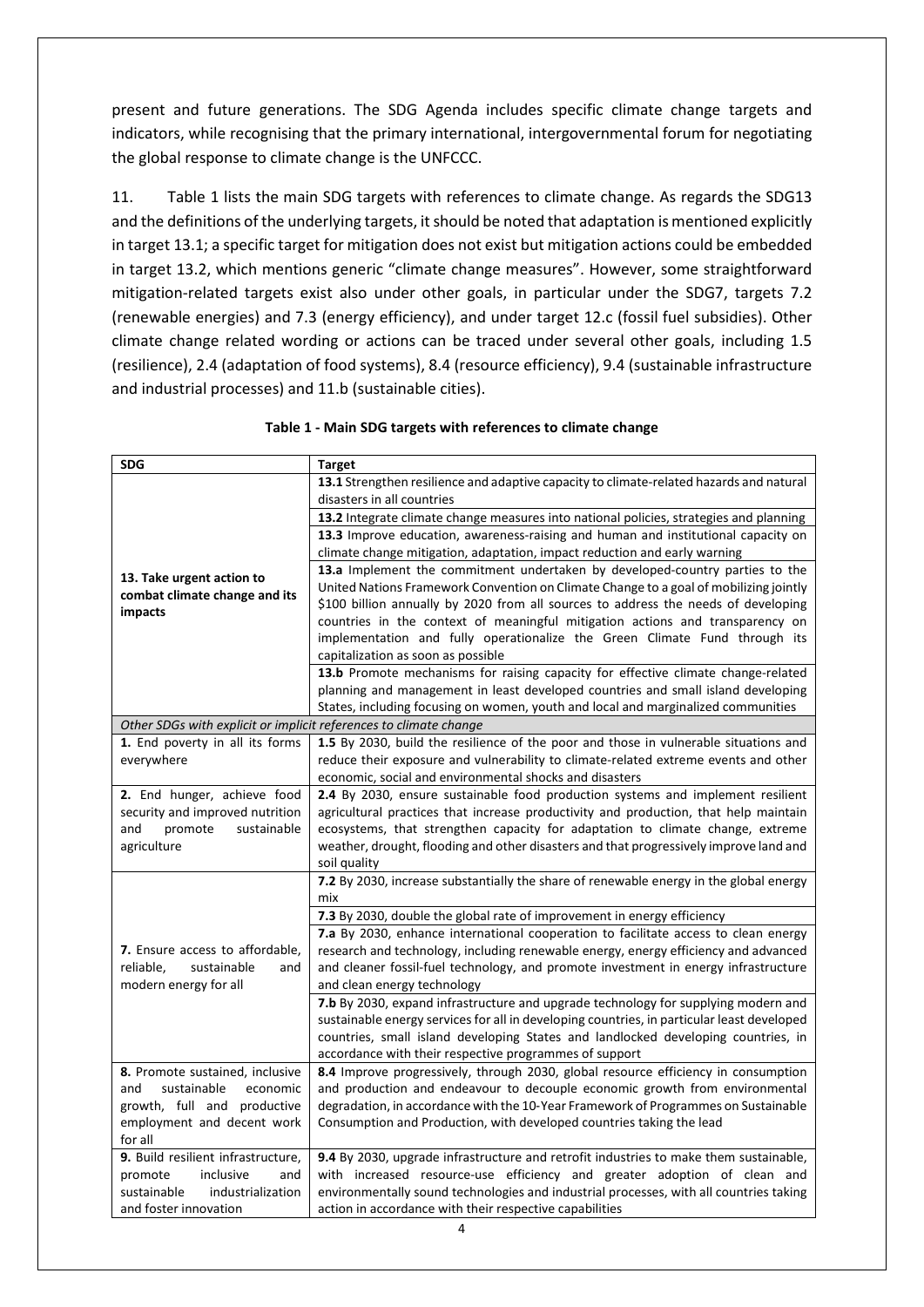| 11. Make cities and<br>human<br>safe.<br>settlements<br>inclusive.<br>resilient and sustainable | 11.b By 2020, substantially increase the number of cities and human settlements<br>adopting and implementing integrated policies and plans towards inclusion, resource<br>efficiency, mitigation and adaptation to climate change, resilience to disasters, and<br>develop and implement, in line with the Sendai Framework for Disaster Risk<br>Reduction 2015-2030, holistic disaster risk management at all levels                                                                                                                        |
|-------------------------------------------------------------------------------------------------|----------------------------------------------------------------------------------------------------------------------------------------------------------------------------------------------------------------------------------------------------------------------------------------------------------------------------------------------------------------------------------------------------------------------------------------------------------------------------------------------------------------------------------------------|
| sustainable<br>12.<br>Ensure<br>production<br>consumption<br>and<br>patterns                    | 12.c Rationalize inefficient fossil-fuel subsidies that encourage wasteful consumption<br>by removing market distortions, in accordance with national circumstances, including<br>by restructuring taxation and phasing out those harmful subsidies, where they exist, to<br>reflect their environmental impacts, taking fully into account the specific needs and<br>conditions of developing countries and minimizing the possible adverse impacts on<br>their development in a manner that protects the poor and the affected communities |

### **Reporting on climate actions in TOSSD**

12. In TOSSD, climate change actions will be identified through the SDG focus field. The resulting information has different characteristics from the statistics produced in the contexts of UNFCCC, OECD or MDBs, as described above. In particular, neither granular quantitative information, nor a clear distinction between adaptation and mitigation activities will be available in TOSSD. On the other hand, the wider coverage of TOSSD in terms of providers and frameworks of collaboration will permit the tracking of climate-related activities in areas that are currently not well-covered by UNFCCC and OECD statistics. As such, TOSSD will be able to expand the information available on climate-related official support, and improve transparency in areas not previously covered. It will not, by any means, substitute the climate-specific statistical reporting currently in operation.

### **Eligibility criteria for Pillar II in the field of climate change**

13. The Task Force validated the first draft text for reporting instructions on Pillar II at its 7th meeting. The concrete eligibility criteria for Pillar II activities have also been discussed. The current draft, used for the TOSSD Data Survey, defines eligibility as follows:

*As for all activities in the context of TOSSD, an activity implemented outside of the territories of TOSSD-eligible countries is deemed to support sustainable development if a direct contribution to at least one of the SDG targets can be demonstrated. In addition, the activities need to:* 

*- Provide substantial benefitsto TOSSD-eligible countries or their populations; and/or*

*- Be implemented in direct co-operation with TOSSD-eligible countries, or private or public institutions from these countries, thereby ensuring the benefit to TOSSD-eligible countries or their populations.* 

14. This section discusses the applicability of these eligibility criteria for two types of pillar II activities in support of SDG13: those carried out by multilateral institutions dedicated partially or totally to combatting climate change, and those carried out as in-country activities by TOSSD reporting countries.[13](#page-4-0)

15. The particularity of climate change actions – compared to other global challenges – is that the actions to mitigate climate change must be carried out in both developed and developing countries,

<span id="page-4-0"></span><sup>&</sup>lt;sup>13</sup> As regards the cross-border climate-related activities, no specific eligibility criteria are required. All activities in TOSSD-eligible countries that can be identified to directly contribute to the climate-related SDGs can be reported in Pillar I.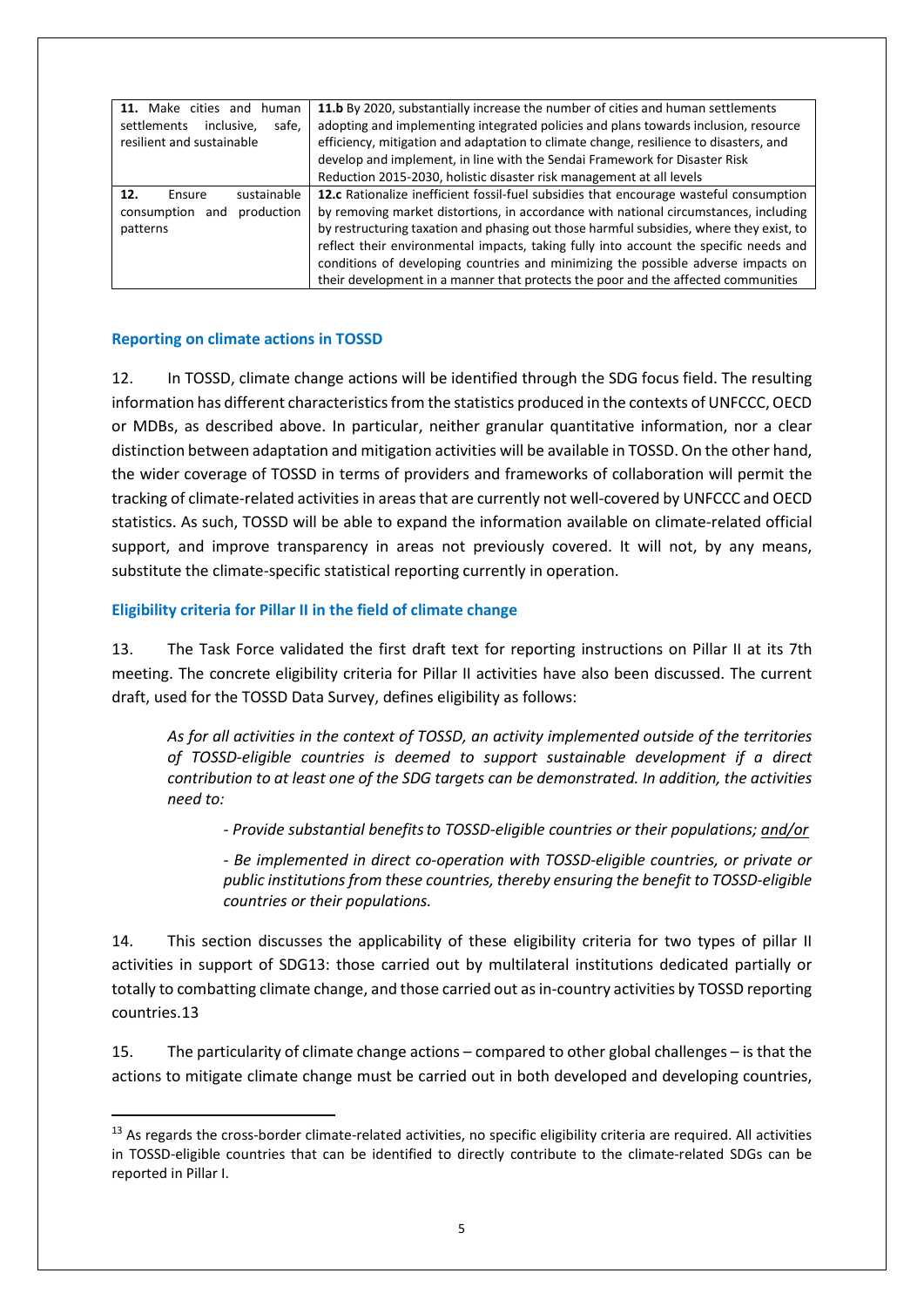and that the benefits of these actions are not immediate, but would rather take decades to materialise.

## *Multilateral Institutions*

16. In most cases, multilateral institutions' climate-related activities comply with at least one of the above-mentioned eligibility criteria, as TOSSD-eligible countries are often members of the multilateral institutions, or receive substantial benefits from their work.

17. There are a number of multilateral organisations whose principal – if not only – objective is to support the international efforts to combat climate change. All activities carried out by institutions such as the UNFCCC, the IPCC or the Multilateral Fund for the Implementation of the Montreal Protocol are dedicated to this objective, but do not generally include large volumes of cross-border support to TOSSD-eligible countries. However, combatting climate change would not be possible without these dedicated institutions and as such they provide substantial benefit to TOSSD-eligible countries. In their case, the totality of their expenditures (minus any cross-border flows, such as technical assistance, training, etc.) can be considered for inclusion in TOSSD Pillar II as support for addressing the global challenge of climate change (SDG13).

18. There are also several international organisations that include combatting climate change as one of their objectives. For example, the UN World Meteorological Organisation (WMO) undertakes a number of activities directly linked to climate change observation and research. Some of its activities, such as meteorological services for aviation, might however not be directly linked to the 2030 Agenda. In this case, it would not be possible to include all of WMO's expenditures in TOSSD Pillar II as supporting SDG13, but only the programmes and budget lines related specifically to climate change. Another example could be the International Civil Aviation Organisation (ICAO) that, since 2004, adopted major environmental goals, including one to limit or reduce the impact of aviation greenhouse gas emissions on the global climate. ICAO has specific programmes in this area, which could be considered for inclusion in Pillar II as activities contributing to SDG13.

19. In the case of institutions with broad membership (e.g. UN entities, regional entities), the programmes can be considered as providing substantial benefits to TOSSD-eligible countries, based on the reasoning that the entire membership has access to and benefits from the work of the organisation. As regards multilateral institutions that have only a few TOSSD-eligible countries in their membership – such as the OECD – but that undertake major work in the climate field, the involvement of TOSSD-eligible countries and/or the substantial benefits to TOSSD-eligible countries should be explicitly demonstrated for the inclusion of these activities in TOSSD.

## *In-provider country expenses*

20. Climate-related activities in provider countries may be, but as a general rule are not, carried out in collaboration with TOSSD-eligible countries. They can however substantially contribute to combatting climate change, and therefore provide substantial benefits to TOSSD-eligible countries.

21. Adaptation activities in provider countries can be either linked to the generation of knowledge, technologies, information related to adaptation, or to the utilisation of this knowledge in local investments, economic sectors, infrastructures, environment protection etc. Reporting on expenditures in knowledge creation and dissemination should follow the same principles as for inprovider country research activities, being in fact just a specific branch of it. On the other hand,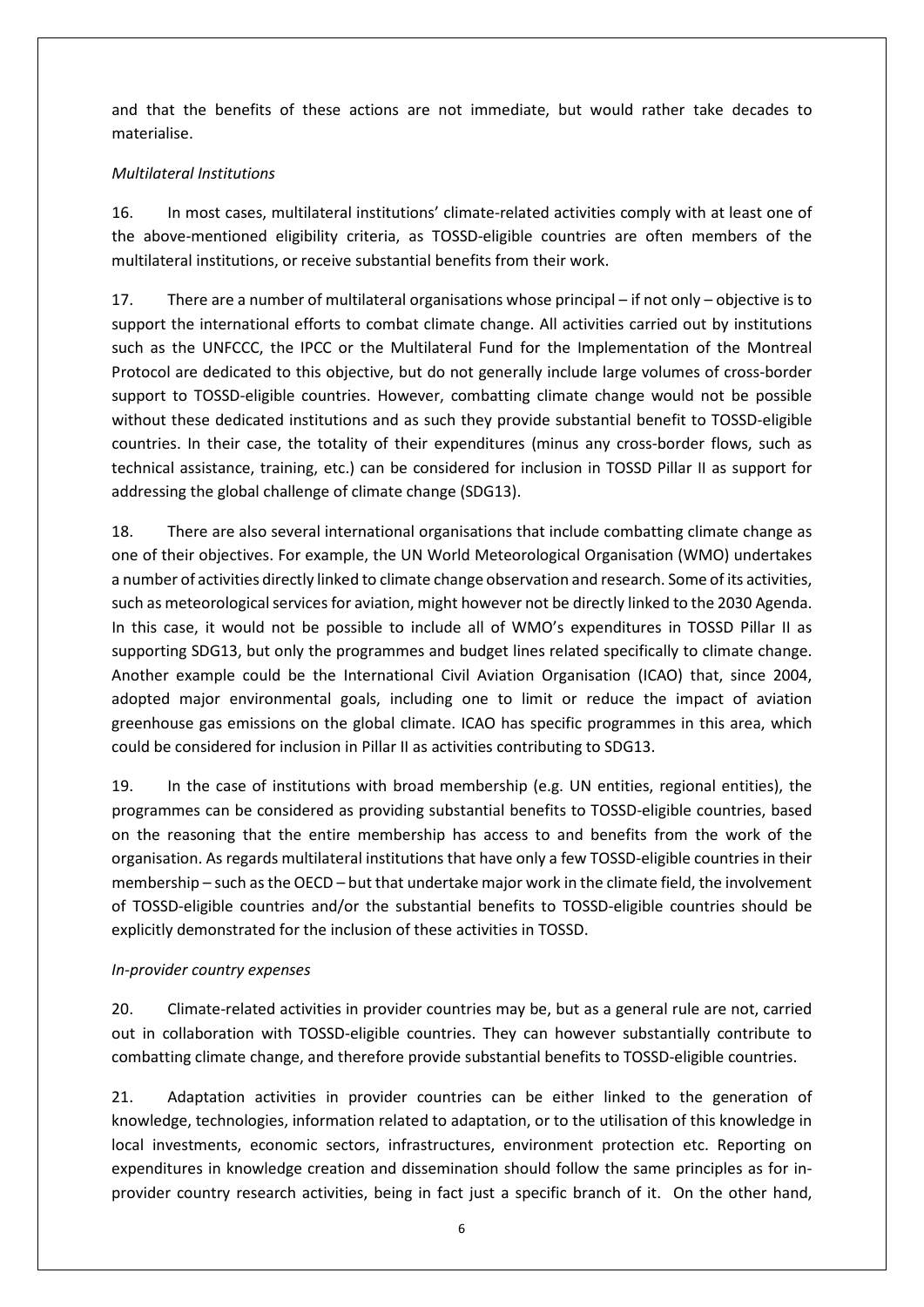activities that intend to reduce the vulnerability of the country to climate change will not in principle be eligible, as they do not convey substantial benefits to TOSSD-eligible countries, given that adaptation is essentially a localised activity.

22. Mitigation activities can also be of two types. As above, a part of mitigation activities can be ascribed to production of knowledge, technology and information, and thus Pillar II eligibility criteria outlined above apply. For the mitigation activities that instead directly contribute to "the objective of stabilisation of GHG concentrations in the atmosphere" a further differentiation could be made:

- A set of activities will directly contribute to mitigation through "the protection and/or enhancement of GHG sinks and reservoirs<sup>"[14](#page-6-0)</sup>. Examples include carbon capture and storage, as well as reforestation. These activities directly contribute to the removal of GHGs from the atmosphere and thus directly benefit all countries of the world, including TOSSD-eligible.
- A set of activities "limiting anthropogenic emissions of GHGs, including gases regulated by the Montreal Protocol"[15](#page-6-1). These activities are for investments which are compatible with low emissions pathways, for example "greenfield and brownfield renewable energy and transport model shift projects, or brownfield energy efficiency investments that foresee the replacement of old technologies well before the end of their lifetime"<sup>[16](#page-6-2)</sup>. These investments contribute to a reduction of the GHGs while also pursuing other objectives, such as energy generation, transport or the protection of the local environment. Given that emission reductions have a global impact, these activities have the potential of conveying benefits *also* to TOSSD-eligible countries.

23. Public climate-related domestic investments, described above, are necessary to achieve SDG13. As noted by the UNFCCC in the 2018 BA, there is a considerable data paucity for these actions, and a consistent approach to data collection would greatly improve the availability of information. The TOSSD statistical framework could in principle include these investments as global and regional expenditures, in support of development enablers, International Public Goods and to address global challenges. For example, a public investment in an afforestation project could be eligible for TOSSD Pillar II, regardless of its site of implementation (unless it is funded by a cross-border flow to a TOSSDeligible country reportable in Pillar I).

24. At the same time, some factors suggest a need to be cautious before allowing public climaterelated domestic investments in TOSSD Pillar II. First, the volume of climate-related domestic investments could easily reach hundreds of billions of USD yearly (see Figure 1), fundamentally shifting the meaning of the TOSSD headline figures. Secondly, it would be necessary to clarify if all public climate-related domestic investments could be included or – for example – limit the reporting to only the activities that enhance GHGs sinks and reservoirs, or to the activities that substantially contribute to the Nationally Determined Contributions (NDCs). Finally, noting that the primary intergovernmental forum for discussing reporting on climate finance is the UNFCCC, its advice on the modalities of inclusion of climate-related domestic investments in TOSSD Pillar II should be sought.

<span id="page-6-0"></span> $14$  This definition is taken from the eligibility criteria of the OECD mitigation marker. See Annex A.

<span id="page-6-1"></span> $15$  As note 10

<span id="page-6-2"></span> $16$  Taken by the mitigation eligibility criteria of the MDBs. See table 1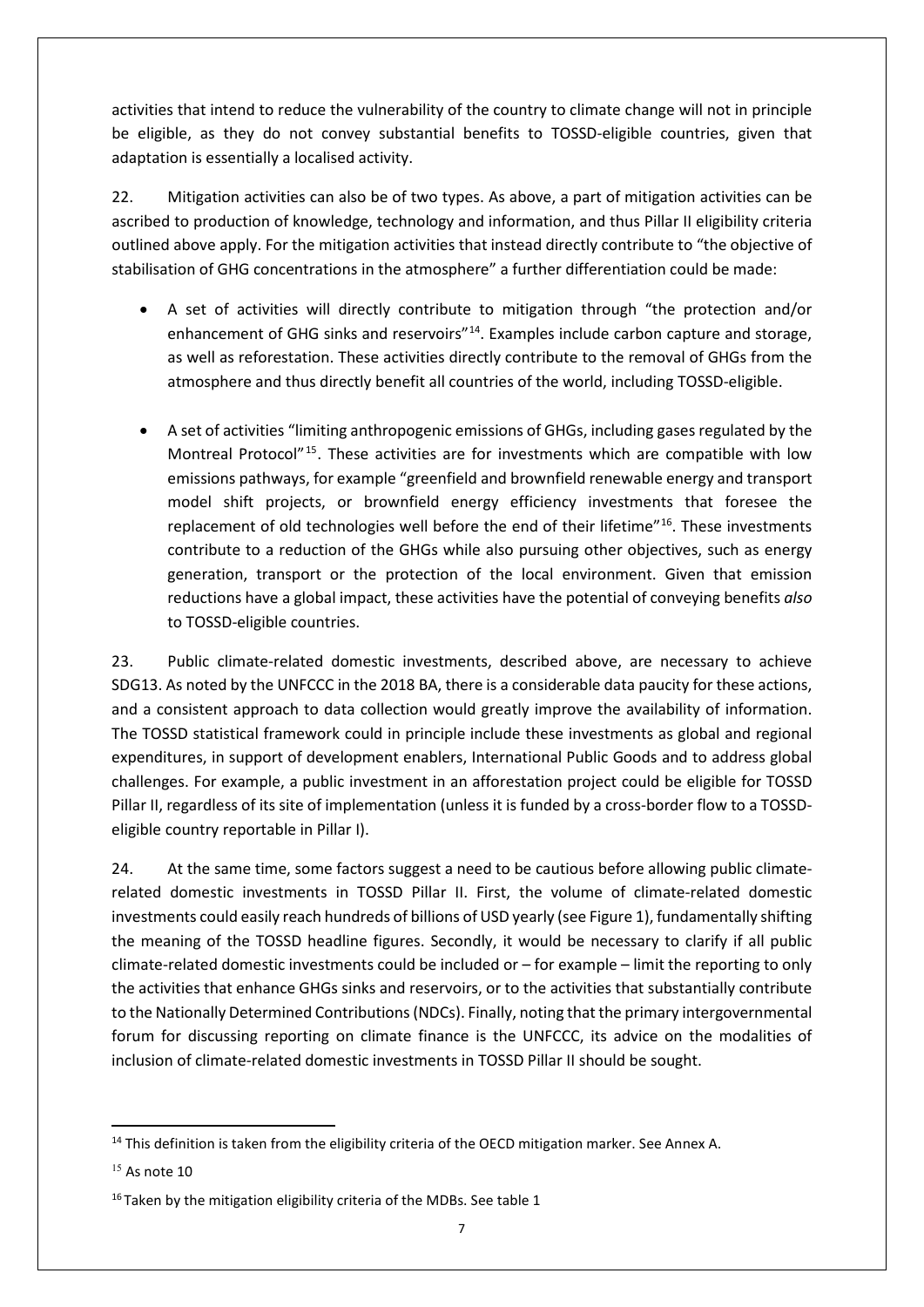25. It is therefore proposed not to include climate-related domestic investments in TOSSD at this stage. The modalities of inclusion could however be formulated after consultations with main international bodies with a mandate on climate change and various TOSSD stakeholders have taken place.

### **IV. Conclusions**

26. Both TOSSD Pillar I and Pillar II activities can contribute to combatting the global challenge of climate change. For cross-border flows, the established TOSSD Pillar I Reporting Instructions will apply. For activities that would belong to Pillar II, the table below summarises the proposed treatment of climate-related activities.

| <b>PILLAR II</b>                                                                                             |                                                                                                                          |                                                                                                                                                                                  |                                                        |  |  |
|--------------------------------------------------------------------------------------------------------------|--------------------------------------------------------------------------------------------------------------------------|----------------------------------------------------------------------------------------------------------------------------------------------------------------------------------|--------------------------------------------------------|--|--|
| Data provider                                                                                                | <b>Type</b>                                                                                                              | Eligibility                                                                                                                                                                      | <b>Suggested SDG13</b><br>marking                      |  |  |
| Multilateral<br>climate-related<br>institutions                                                              | Adaptation or mitigation                                                                                                 | Yes by default                                                                                                                                                                   | Yes                                                    |  |  |
| Other<br>multilateral<br>institutions that<br>work on climate<br>change as well as<br>on other<br>objectives | Adaptation or mitigation                                                                                                 | Substantial benefits / direct co-<br>operation, in addition to the<br>general SDG focus.<br>Activities not related to any<br>SDGs should be excluded.                            | SDG13 marked for<br>the climate-related<br>activities. |  |  |
| Bilateral - in<br>provider country<br>expenses                                                               | Research / knowledge<br>creation on adaptation or<br>mitigation                                                          | If they convey substantial<br>benefits to, and/or are<br>implemented in collaboration<br>with, TOSSD-eligible countries<br>or their institutions. Same<br>treatment as research. | Yes                                                    |  |  |
| Bilateral-in<br>provider country<br>expenses                                                                 | Adaptation only                                                                                                          | No by default                                                                                                                                                                    | <b>No</b>                                              |  |  |
| Bilateral $-$ in<br>provider country<br>expenses                                                             | Mitigation (or overlap<br>activities) through<br>protection and/or<br>enhancement of GHG<br>sinks and reservoirs         | Could be eligible in principle,<br>but the modalities of inclusion<br>should be further discussed<br>with stakeholders and climate<br>bodies.                                    | <b>No</b>                                              |  |  |
| Bilateral $-$ in<br>provider country<br>expenses                                                             | Mitigation (or overlap<br>activities) through<br>limiting anthropogenic<br>emissions of GHGs<br>(compared to a baseline) | Could be eligible in principle,<br>but the modalities of inclusion<br>should be further discussed<br>with stakeholders and climate<br>bodies.                                    | <b>No</b>                                              |  |  |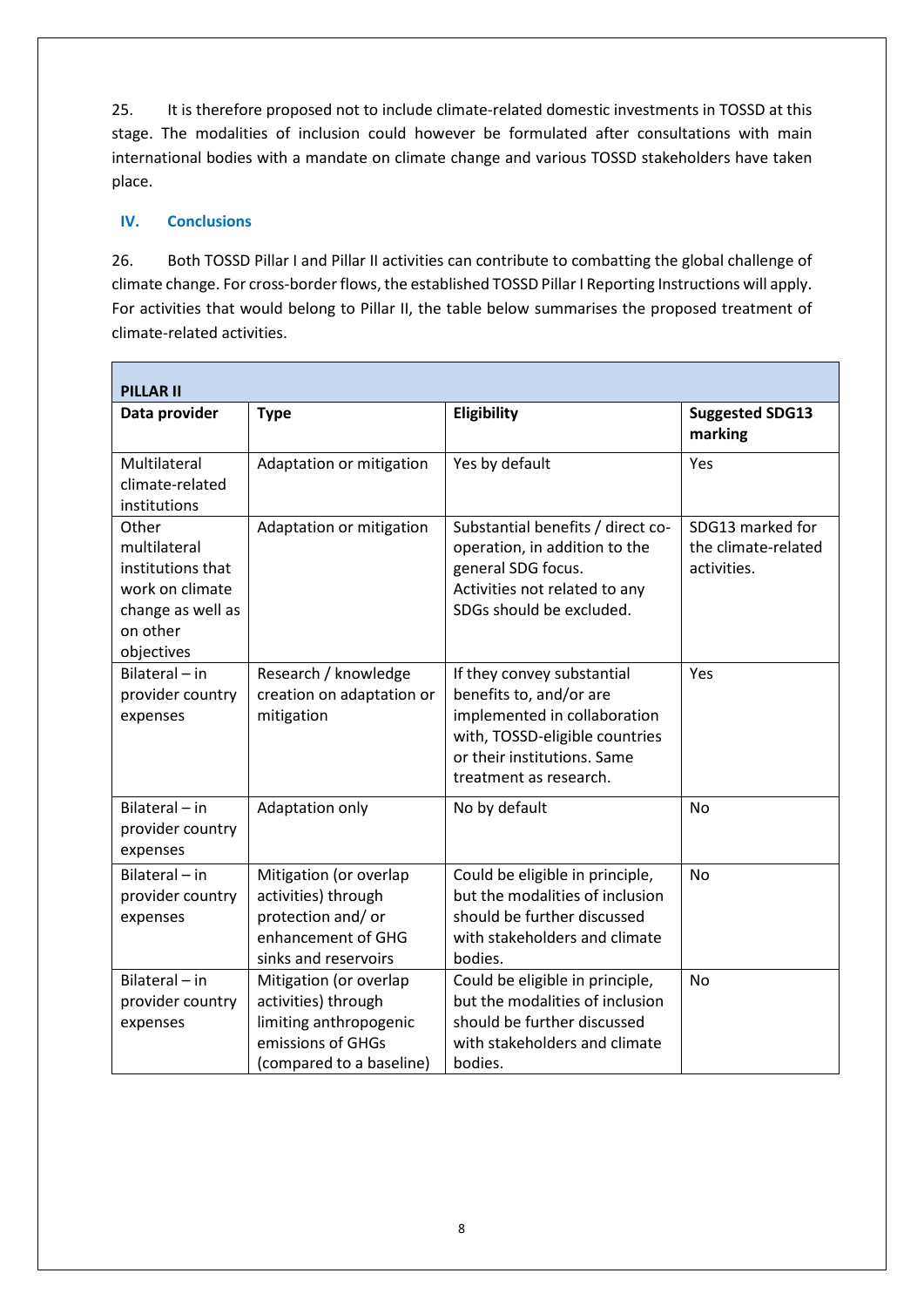### **Issues for discussion**

- I. Do the Task Force members agree that climate actions reportable in TOSSD Pillar II could **include**:
	- Expenditures of climate-related multilateral institutions (with their eventual cross-border flows reported in Pillar I).
	- Expenditures from climate-related budget lines of multilateral institutions that have multiple objectives.
	- In-provider country investments in research/knowledge creation activities related to climate change, following the general eligibility criteria already adopted for Pillar II activities.
- II. Do the Task Force members agree that the following climate actions **are in principle eligible** for TOSSD Pillar II, **but** that the modalities of their inclusion should be further discussed with stakeholders and climate bodies, and thus **for the time being they should not be reported**.
	- Domestic mitigation investments in the "protection and/ or enhancement of GHG sinks and reservoirs".
	- Domestic mitigation investments in "limiting anthropogenic emissions of GHGs, including gases regulated by the Montreal Protocol".
- III. Do the Task Force members agree that climate actions reportable in TOSSD Pillar II would **exclude**: • In-provider country adaptation-only investments.
- IV. Would the Task Force members be able, with their existing information systems and capacity, to produce the aforementioned information on climate-related activities for reporting in TOSSD?
- V. Do the Task Force members agree that the Reporting Instructions should include a clear note, similar to the one included in Agenda 2030, that recognises the UNFCCC's mandate for measuring climate finance and makes explicit that TOSSD rather aims to improve the overall transparency on some of these flows for the benefit of all.